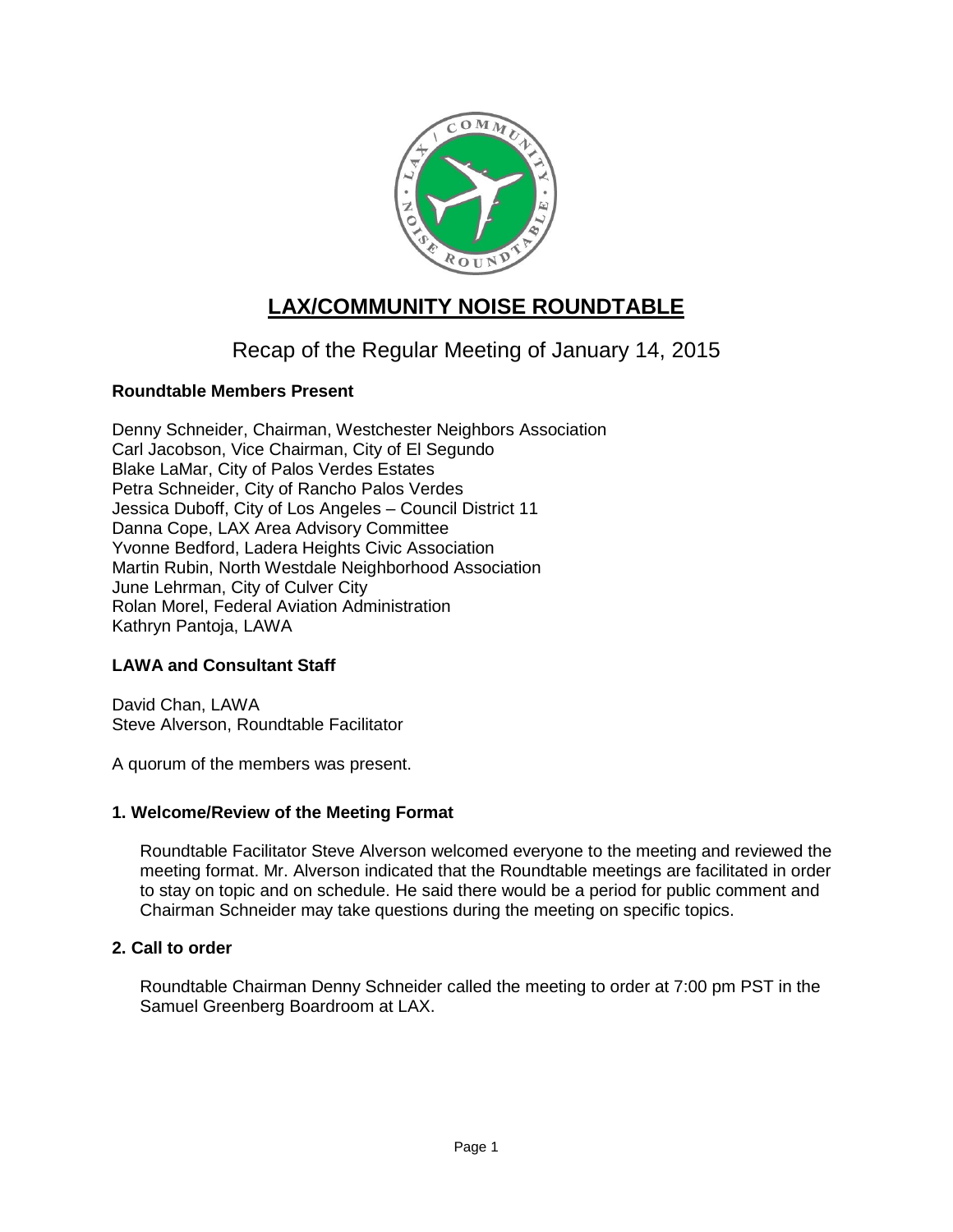#### **3. Comments from the Public**

Chairman Schneider opened the public comment period. A resident who lives on the north end of Manhattan Beach said that she has recently been awakened by low flying aircraft. Roundtable Facilitator Steve Alverson asked whether she filed a noise complaint with LAWA. She said she has not because she wasn't sure who to call. Mr. Alverson explained that by providing specific date and time information in a noise complaint, LAWA staff may be able to identify the cause of the event. He also mentioned that LAWA's WebTrak system affords residents the opportunity to view and investigate aircraft overflights on their own. She was provided the LAX noise hotline number.

A new resident of El Segundo who lives near the intersection of Palm and Hillcrest said she is hearing aircraft noise every two minutes beginning around 12:30 am. She asked if aircraft were allowed to fly over that area. LAWA representative Kathryn Pantoja said that from a noise abatement standpoint, the preference is for west departures to turn after passing the shoreline. She added that while a few aircraft turn early, most do not. She added that it would be easy to perceive the aircraft as being over the neighborhood even though they are not. She said that during Over Ocean Operations, most departures occur on the south runway complex. FAA representative Rolan Morel added that the FAA will normally turn aircraft no sooner than the shoreline, but may need to turn aircraft early to maintain aircraft separation requirements. With no additional attendees wishing to make public comment at that time, Chairman Schneider closed the public comment period.

Prior to Item 10 on the agenda, Chairman Schneider reopened the public comment period for a resident of Culver City who said that he has noticed a huge increase in aircraft noise. He noted that a few years ago the aircraft were higher and quieter over Culver City than they are now. He said the aircraft noise is very disruptive now and he can read the lettering on the aircraft. He said that increased aircraft noise has become the hot topic in Culver City. He would like to find answers as to why aircraft noise has increased over Culver City. Chairman Schneider closed the public comment period.

#### **4. Appointment/Confirmation of At-Large Members for a Two-Year Term from January 2015 to December 2016**

Mr. Chan said that the Roundtable Bylaws require that every two years the at-large members submit a letter of interest indicating their desire to remain on the Roundtable. He noted that he received letters of interest from Westchester Neighbors Association, North Westdale Neighborhood Association, and Ladera Heights Civic Association.

He indicated that he had not received letters of interest from several previous at-large members including: Southeast Torrance Homeowners Association (SETHA), United Homeowners Association, and Peninsula Aircraft Noise and Safety Information Committee (PANIC). He explained that SETHA representative John Bailey indicated that due to insurance requirements his organization did not meet the minimum meeting requirements in the Roundtable Bylaws and would not be submitting a letter of interest. Mr. Chan said that United Homeowners Representatives JoAnn Williams was out of town, but intends to submit a letter of interest. He noted that he has not been contacted by any representatives of PANIC since representative Beverly Ackerson passed away last year.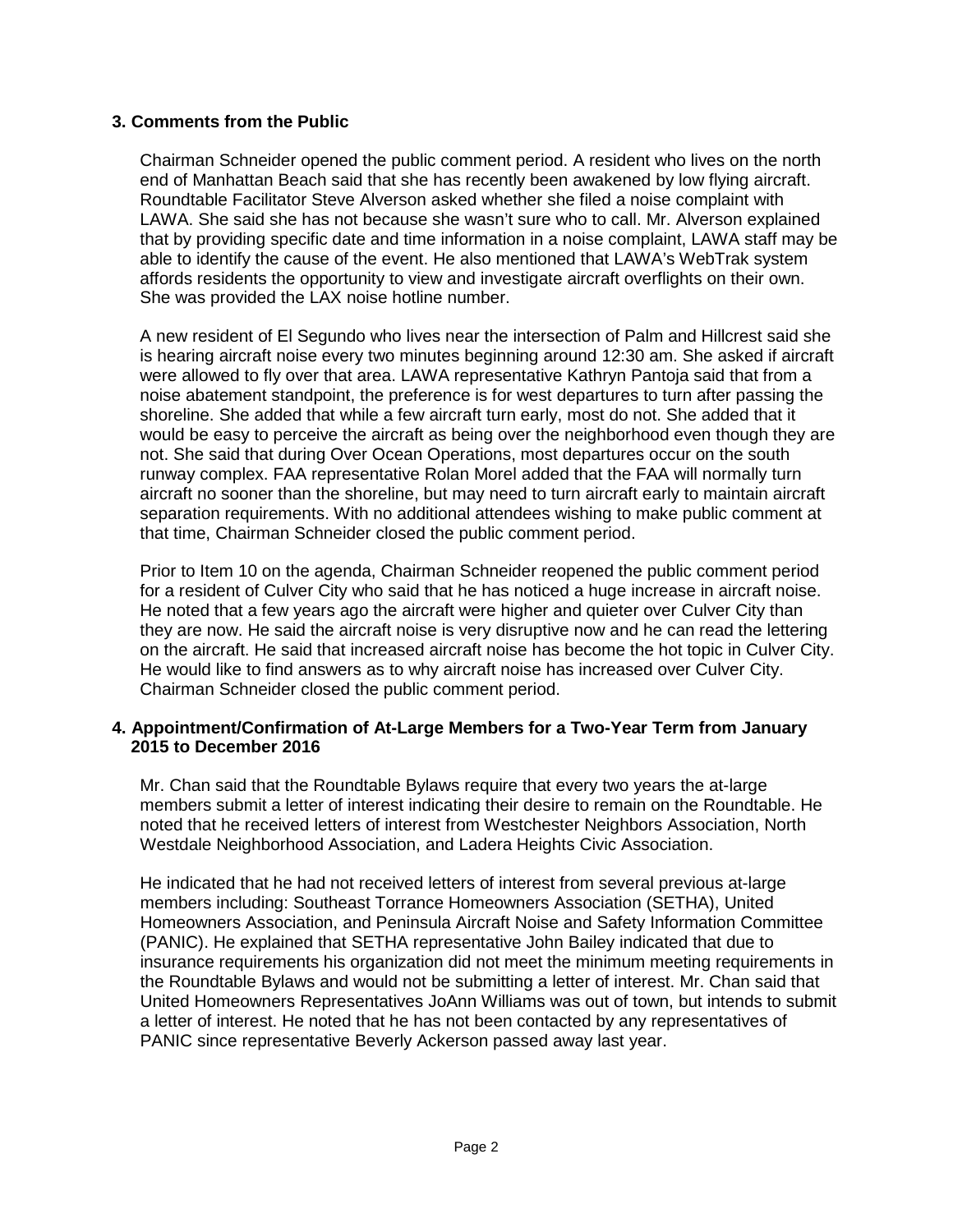Chairman Schneider called for a motion to accept all three of the at-large entities that had submitted letters of interest. Member Cope's motion to accept all three at-large entities was seconded by member Jacobson and approved unanimously by the Roundtable.

Chairman Schneider said that the Roundtable would consider United Homeowners Association's membership at such time as it submits a letter of interest. He also asked that the Roundtable discuss at its next meeting the portion of the Bylaws that requires community groups to hold regular meetings in order to be considered for at-large seats.

## **5. Confirmation of November 2015 Meeting Date**

Mr. Chan noted that the November 11, 2015 Roundtable meeting (regularly scheduled on the second Wednesday of each odd-numbered month) falls on the Veteran's Day holiday. He suggested that the Roundtable set the meeting date for November 10, 2015. After some discussion, the November meeting date was set by Chairman Schneider as November 10, 2015 without objection.

## **6. LAX Noise Exposure Map Update**

Acting in his role as Project Manager of the LAX FAR Part 150 Noise Exposure Map (NEM) Update, Mr. Alverson briefed the Roundtable on the study's progress to date. He reviewed the milestones that had been completed, including the collection and processing of all of the noise model inputs and land use data, and the FAA's approval of the Integrated Noise Model aircraft type substitutes. He noted that two public workshops and three briefings of the Roundtable had been conducted. He added that the draft 2015 and 2020 Community Noise Equivalent Level contours have been prepared. He said that a Preliminary Screen Check Draft NEM Report had been prepared and submitted to LAWA for review.

Mr. Alverson highlighted upcoming milestones including the incorporation of LAWA's comments as appropriate into a Draft NEM Report that will be submitted to FAA for review. He also noted that there will be an additional detailed briefing of the Roundtable, tentatively scheduled for the March meeting, as well as two more public workshops. He said the actual dates will be set and publicized well in advance of the meetings. He noted the overall goal of the project is the receive FAA's acceptance of the updated NEMs in 2015.

The presentation updating the Roundtable on the progress of the LAX FAR Part 150 NEM update is available for review in the Presentations section of the Roundtable webpage: [http://www.lawa.org/LAXNoiseRoundTable.aspx.](http://www.lawa.org/LAXNoiseRoundTable.aspx)

## **7. Status Update on A320 Outreach Efforts**

Mr. Chan noted that LAWA had taken on the task of contacting the airlines, aircraft manufacturer, and other Roundtables to obtain more information about the noise reducing vortex generator for the A320 family of aircraft prior to formally asking the airlines to install such a device on their existing A320 aircraft. He noted that the vortex generator has been shown to reduce the arrival noise for certain A320 aircraft.

He said that LAWA has reached out to Airbus to find out more about the cost of the vortex generators, their effect on aircraft performance, and whether airlines can install the devices themselves. He noted that while Airbus provided a response to the LAWA's request, it did not contain detailed, pertinent information. Mr. Chan said that Airbus indicated that the cost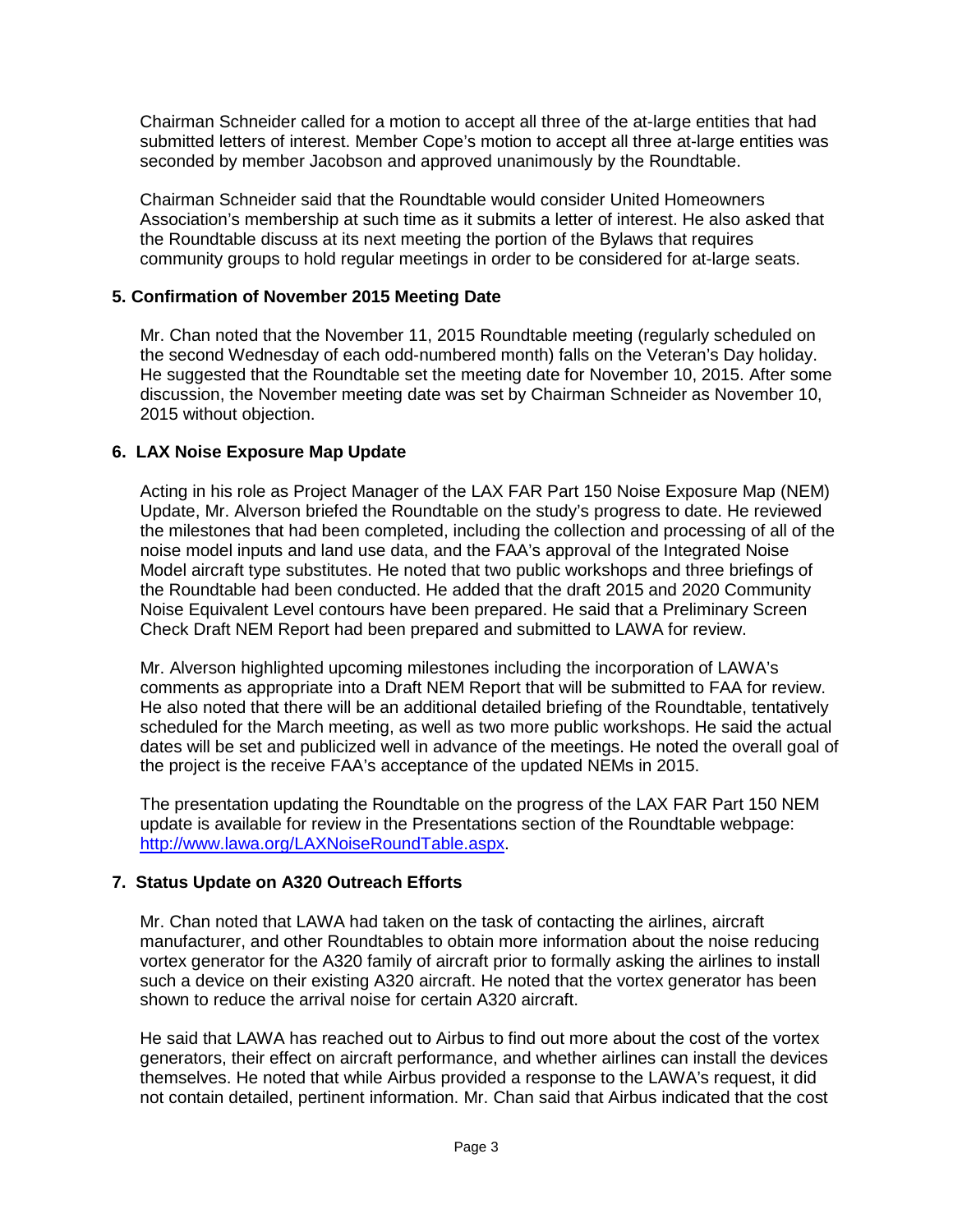of the vortex generator is too sensitive to share and noted the airlines could install the vortex generators themselves.

Mr. Chan indicated he then contacted the O'Hare Noise Compatibility Commission (ONCC) to learn more about its outreach efforts. He noted that ONCC had already written letters to two airlines, American and United, to urge them to install the vortex generators. ONCC and provided him with a recent response letter from United Airlines. He said United Airlines indicated that its approach is to invest in newer, quieter aircraft rather than retrofitting older aircraft like the A320 with vortex generators as those aircraft will be phased out of service. He indicated that after reading United's response, he realized that more research is required prior to approaching the airlines to ensure a higher chance of success with this effort.

Member LaMar asked whether the vortex generators affect performance. Mr. Chan said that LAWA had asked Airbus but did not receive a response to that question. Member Petra Schneider expressed interest in knowing how the installation of the vortex generators is going and suggested that LAWA contact Lufthansa. Mr. Chan said that LAWA has considered contacting Lufthansa and that it could be the next step. Mr. Chan said that finding out the cost of the vortex generator will help to determine whether the airlines will be interested in installing them. Ms. Pantoja said that finding the right person to ask at each airline is challenging.

Mr. Alverson suggested that there are three categories of aircraft to consider: newly manufactured A320s, which already have the vortex generator installed; older A320 aircraft that are being phased out over the next couple of years; and aircraft that will continue in service for a number of years that do not yet have the vortex generator installed. He suggested that it would be best to identify the latter category of aircraft that are operating at LAX and put our energy into pursuing them.

Chairman Schneider suggested that LAWA report back at the next meeting on any further progress that has been made.

## **8. Review/Approve Roundtable Work Program**

Mr. Chan highlighted some of the changes that had been made to the Roundtable Work Program, noting first that the design process for Southern California Metroplex (see Work Program Item A1) is complete and the environmental review should be completed by mid-2015. Chairman Schneider asked if any of the Roundtable's recommendations had been included in the design. Ms. Pantoja noted that FAA has said that the designs will be available for review when the Draft Environmental Assessment is released. Member Lehrman asked how the flight tracks in the EA were evaluated, since aircraft are not flying on them now. Ms. Pantoja responded that the FAA uses modeled flight tracks to conduct their environmental analyses. Member Lehrman noted that FAA's conceptual design work started in November 2011, which is when aircraft were perceived to have started flying lower over Culver City. Vice Chairman Jacobson noted that the FAA has not yet implemented any of the Metroplex changes.

Mr. Chan said that the FAR Part 161 process has been completed (see Work Program Item A2) and LAWA does not plan to pursue the requested restriction further, following the rejection of the request by FAA. Chairman Schneider asked the Roundtable if it wished to take further action on this item such as sending a letter to the FAA asking it to reconsider its decision. Mr. Chan suggested that the Roundtable wait to take further action until after Mr.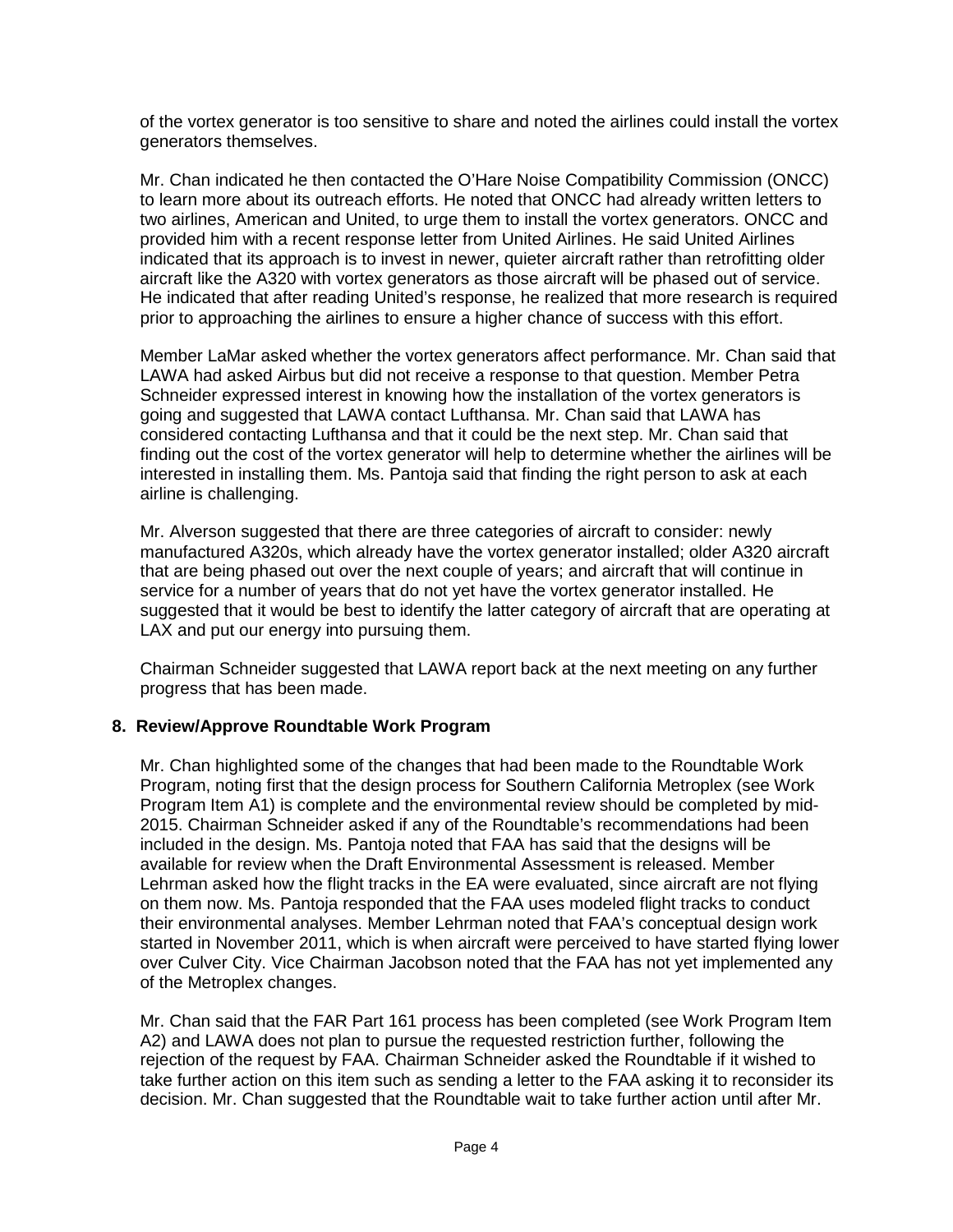Tatro gives a full debrief on the FAA's determination at the March 11, 2015 Roundtable meeting.

Mr. Chan noted that the FAA is conducting a six-month test extending the LOOP departures from 9 pm to midnight (see Work Program Item A6). He said the six-month test is scheduled to end in February 2015. Chairman Schneider requested that LAWA or the FAA provide an update on the test at the March 11, 2015 Roundtable meeting. Member Bedford asked if the FAA changed the flight track associated with the LOOP departure. Mr. Chan said the FAA did not change the flight track.

Mr. Chan noted that the Roundtable Facilitator provided a briefing on the LAX Preferential Runway Use Program (see Work Program Item A9) that indicated compliance with the program is high.

Mr. Chan noted that a new item, A12. Noise Exposure from the Family of A320 Aircraft, had been added to the Work Program. Mr. Chan said that the Roundtable needed to assign a level of priority to this new item, from 1 to 10. After discussion, Chairman Schneider assigned the item a priority of 9 with no objections.

Mr. Chan noted that the Roundtable Facilitator had given a briefing on the fact that there is no longer any mechanism for the Roundtable to provide input to the Airport Cooperative Research Program on the Problem Statements. As a result, Work Program Item C6 - Airport Cooperative Research Program (ACRP) has been closed.

Chairman Schneider asked if the FAA had responded to the Roundtable's letter commenting on the Net Noise Reduction method (see Work program Item C6). Mr. Alverson said that while the FAA will review and address the comments submitted by the Roundtable as a part of the rulemaking process, it is not likely that the Roundtable will receive a direct response. He noted that staff will monitor this issue and report back at a future meeting.

Chairman Schneider called for a motion to approve the 2014-2015 Roundtable Work Program. Member LaMar's motion to approve the 2014-2015 Roundtable Work Program was seconded by member Jacobson and approved unanimously by the Roundtable.

The approved 2014-2015 Roundtable Work Program is available for review on the Roundtable webpage: [http://www.lawa.org/LAXNoiseRoundTable.aspx.](http://www.lawa.org/LAXNoiseRoundTable.aspx)

## **9. Statistical Update on Aircraft Operations**

LAWA staff member David Chan presented updated statistics for Roundtable Work Items A2, A3, and A4. Mr. Chan's presentation is summarized below.

## **Work Program Item A2: East Departures between 12 AM and 6:30 AM during Over-Ocean or West Operations**

Description: Aircraft departing to the east between Midnight and 6:30 a.m., when LAX is not in Easterly Operations, occurs when there are slight to mild easterly wind conditions that prompt heavy aircraft to take off to the east, into the wind, for climb performance and safety. This operation causes noise disturbances to communities especially during nighttime hours.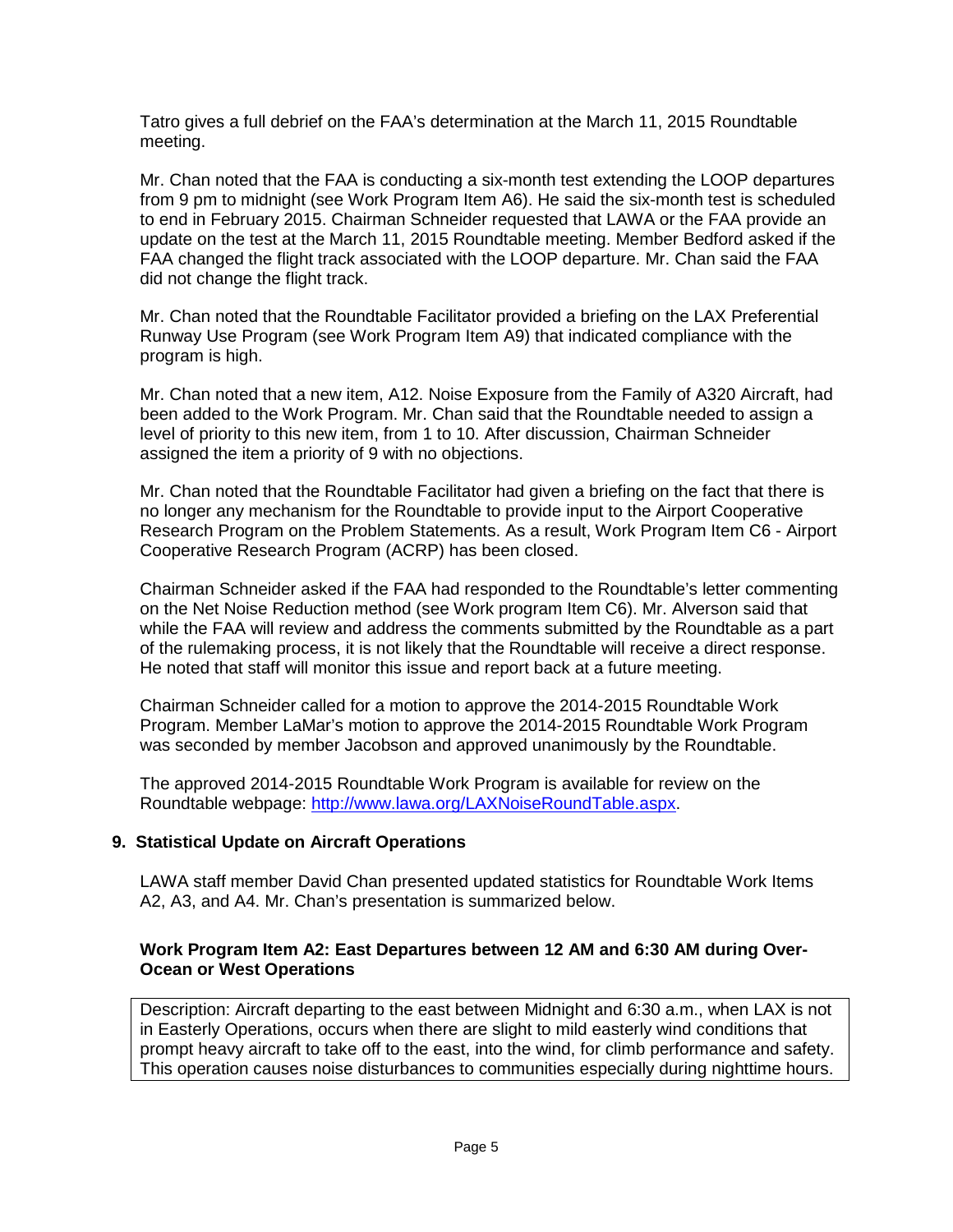Mr. Chan reviewed the annual east departure statistics indicating that east departures spiked in 2004 due to a Pacific thunderstorm, but since that time the number of east departures at night has trended downward, reaching an all-time low in 2009. He noted that he expects that east departures in 2014 will be very low at approximately 27. Member Petra Schneider asked if LAWA looks at the data for the weather conditions at the time of the east departures. Mr. Chan said he uses LAWA's Aircraft Noise and Operations Management System (ANOMS) to review the flight tracks that pass through a gate indicating an east departure and listens to ATC recordings to note the wind conditions. Mr. Chan indicated that Qantas Airlines had the most east departures for the current one-year period because it operates the most 747 aircraft, which tend to take off to the east due to winds.

## **Work Program Item A3: Early Turn of Aircraft Departing to the West**

Description: Aircraft departing to the west that turn before reaching the shoreline fly over communities to the south and north of LAX causing noise disturbances.

Mr. Chan reviewed the annual trend in early turns to the north, highlighting the fact that they dropped off dramatically after 2005. He explained that the drop-off was due to a switch from turboprops to regional jets. Mr. Chan pointed out that turboprops conduct the majority of early turns on the north runway complex and that the total number of north early turns represents less than one percent of the total departures on the north side.

Mr. Chan then covered the south early turns and explained that the spike between 2006 and 2008 was due to construction activity at LAX. He said that LAWA investigates all early turns that pass through the El Segundo and Playa Del Rey gates. He explained that LAWA listens to the air traffic control communications to determine if the early turn was initiated by the controller or the pilot.

Member Petra Schneider asked why LAWA doesn't investigate the Hyperion gate penetrations. Ms. Pantoja said the Hyperion gate is over a wastewater treatment plant, while the El Segundo and Playa Del Rey gates are over residential areas.

Mr. Chan noted that SkyWest has the most early turns because they perform the most turboprop departures at LAX. However, early turns represent only about one and a half percent of SkyWest's annual departures. He noted that General Aviation aircraft had the second greatest number of early turns.

## **Work Program Item A4: Missed Approaches/Go-Arounds**

Description: At times aircraft arriving at LAX are required to abort their landing and execute a missed approach. Historically, aircraft executing a missed approach have impacted the communities to the north and south of the airport depending on the runway complex they were originally assigned.

Mr. Chan explained that go-arounds were on a declining trend from year to year reaching the lowest level in 2009 with a slight uptick since that time, which corresponds to the uptick in total annual traffic at LAX. Chairman Schneider asked if the reduction in spacing between arriving aircraft contributed to the increased go-arounds. FAA representative Rolan Morel said that spacing has not been reduced between arriving aircraft at LAX. Mr. Morel said the number one reason for go-arounds is that arrival aircraft don't get off of the runways as quickly as desired.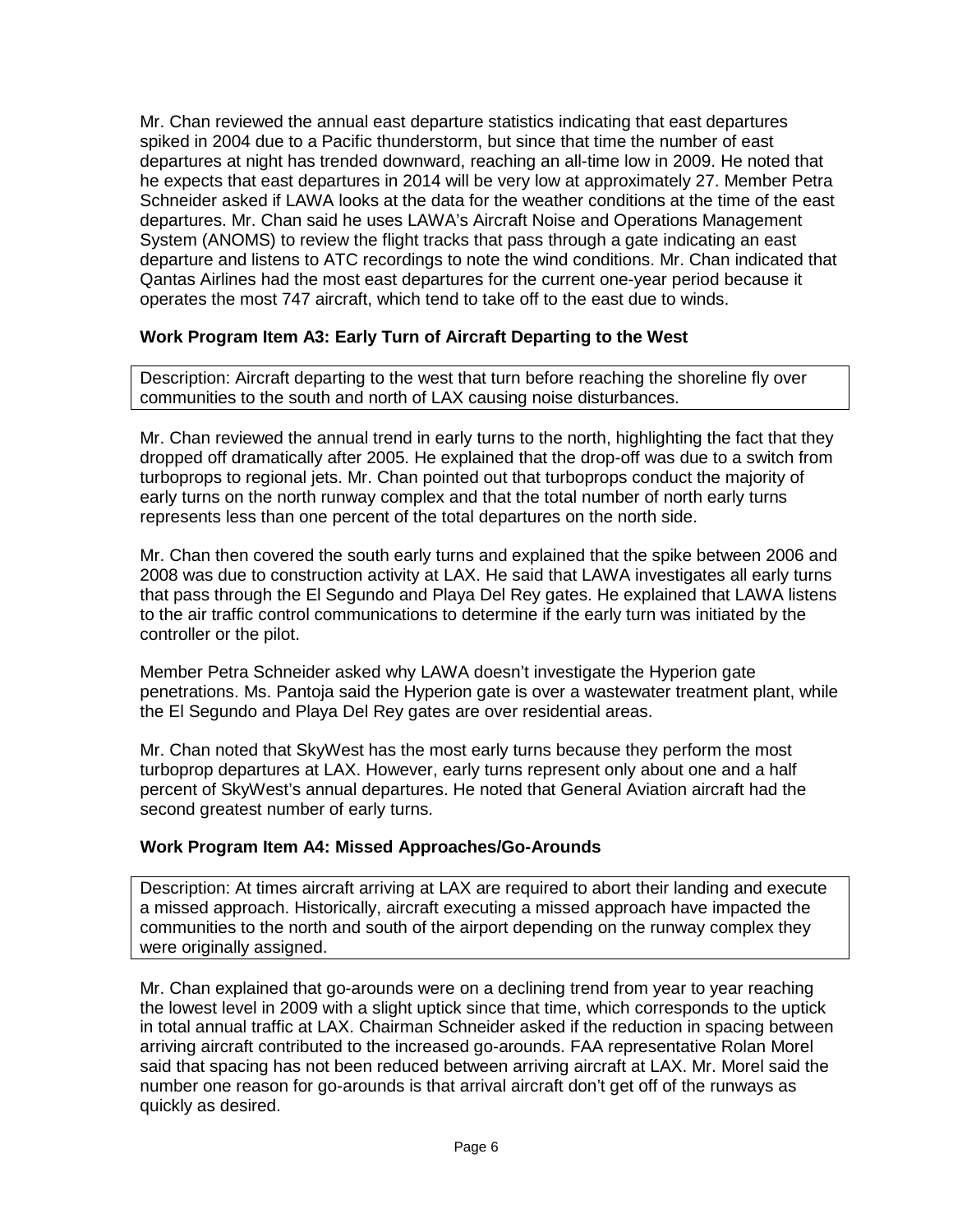Vice Chairman Jacobson noted that the most go-arounds occur during the summer months. Mr. Morel said that aircraft operations increase in the summer months, so it makes sense that go-arounds peak during the summer. Chairman Schneider asked if there is a specific altitude required for go-arounds. Mr. Morel said that the ATC tower's first task is to warn the SoCal controller that an unexpected aircraft is coming into their airspace. He noted the controller that receives the aircraft must keep it separated from all of the other aircraft in the vicinity of LAX. Member Lehrman asked if the airspace belongs to the Southern California (SoCal) TRACON. Mr. Morel said yes, SoCal TRACON issues the climb. Member Cope indicated she is seeing about one to two go-arounds per day. Mr. Chan said that sound about right based on the statistics.

Mr. Chan reviewed the reasons for go-arounds in July 2014. He noted that pilot initiated goarounds were dominated by aircraft being too high or too fast. He said that controller initiated go-arounds were predominantly due to in-trail spacing.

He then reviewed the statistics for aircraft not maintaining runway heading during goarounds indicating that most of these events occur on the south runway complex as more traffic at LAX is on the south side. He also noted that the numbers of these events are very small. He said that SkyWest had the most go-arounds on the south runway complex, while Southwest had the most go-arounds on the north runway complex. He noted this breakdown corresponds to location of each airline's terminals and their number of operations.

The complete statistical update on aircraft operations presentation can be found on the Roundtable webpage at [http://www.lawa.org/LAXNoiseRoundTable.aspx.](http://www.lawa.org/LAXNoiseRoundTable.aspx)

#### **10. Aviation Noise News Update**

Mr. Alverson summarized several recent aviation noise news items for the Roundtable including:

- An article regarding the Airborne Spacing for Terminal Arrival Routes (ASTAR) software currently being tested by NASA that will improve flight efficiency and reduce environmental impacts on communities.
- An article about Airbus' plans for new engines and a stretched version of the A380 despite the fact there were no A380 sales in 2014.
- A news report regarding lobbying of Congress by airline and airport industry groups on the next FAA reauthorization bill.
- An article on the car service company Uber expanding its per-seat helicopter ridesharing to new markets including Los Angeles.
- As article on LAX setting a record for passenger volume in 2014.
- An opinion piece on the possible range of effects of low oil prices on the aviation industry.
- An article on how the use of the "climb via" clearance by FAA is only producing a 10 to 20 percent compliance rate.
- An article on how the sale of transport category aircraft boosted the aerospace industry to \$228 billion is sales in 2014.

The complete aviation noise news update presentation can be found on the Roundtable webpage at [http://www.lawa.org/LAXNoiseRoundTable.aspx.](http://www.lawa.org/LAXNoiseRoundTable.aspx)

## **11. Roundtable Member Discussion**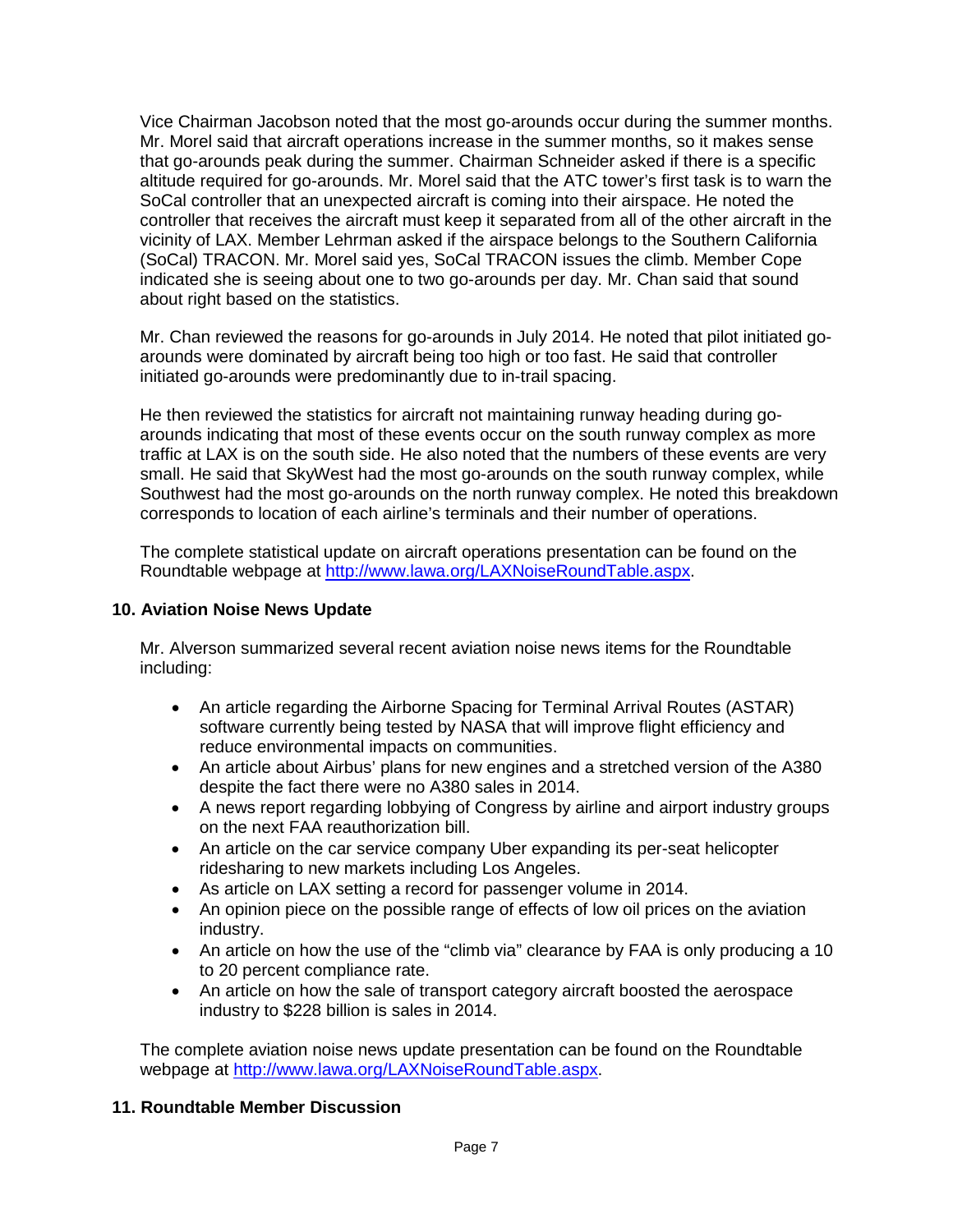Member Lehrman noted that there are some days in Culver City that are quiet and other days that are not. Ms. Pantoja said days that are louder could be due to weather conditions.

Chairman Schneider noted that residents on the east coast are petitioning the White House for the adoption of the 55 DNL standard. Member Petra Schneider said the petition requires one hundred thousand signatures for it to move forward. Member Rubin asked if the Roundtable should weigh in on this issue. Chairman Schneider said it would not at this point.

Member Rubin said that air quality continues to be a significant concern to him, but understands it is not within the Roundtable's purview.

Chairman Schneider asked if the FAA has any intention of providing funds for deteriorating sound insulation treatments. Mr. Chan explained that Mr. Alverson had given a presentation on an ACRP report that had indicated that the deterioration of sound insulation treatments was predominantly due to poor homeowner upkeep. Mr. Alverson added that FAA has said that funding for sound insulation is a one-time occurrence. Chairman Schneider asked what happens to homes where the original owner opted out and the new owner would like to have their home sound insulated. Ms. Pantoja said that once a program is closed out, there is no option for homeowners to receive sound insulation. She added that a new owner of a residential property that previously opted out may be able to get back in if the program for that area is still active.

#### **12. Review of Roundtable Actions and Requests from Members**

Mr. Alverson reviewed the Roundtable's action and request items during the meeting, which included:

#### **Formal Action Items**

The Roundtable unanimously approved the membership of the three groups that submitted membership requests, which included the Westchester Neighbors Association, the North Westdale Neighborhood Association, and the Ladera Heights Civic Association.

Due to the conflict between Veteran's Day and the regular Roundtable meeting date in November 2015, the Roundtable agreed without objection to set the date for the November 2015 meeting as Tuesday, November 10, 2015.

The Roundtable unanimously approved the 2014-2015 Work Program, which included assigning a priority of 9 to new item A12 - Noise Exposure From A320 Family of Aircraft.

#### **Requests from Members**

Chairman Schneider requested a review of the section of the Bylaws regarding membership requirements be added to the next meeting agenda.

Chairman Schneider requested that LAWA provide an update on its progress regarding the A320 vortex generator at the March 11, 2015 meeting.

Mr. Chan said that LAWA plans provide a full review of FAA's Part 161 determination at the March 11, 2015 meeting.